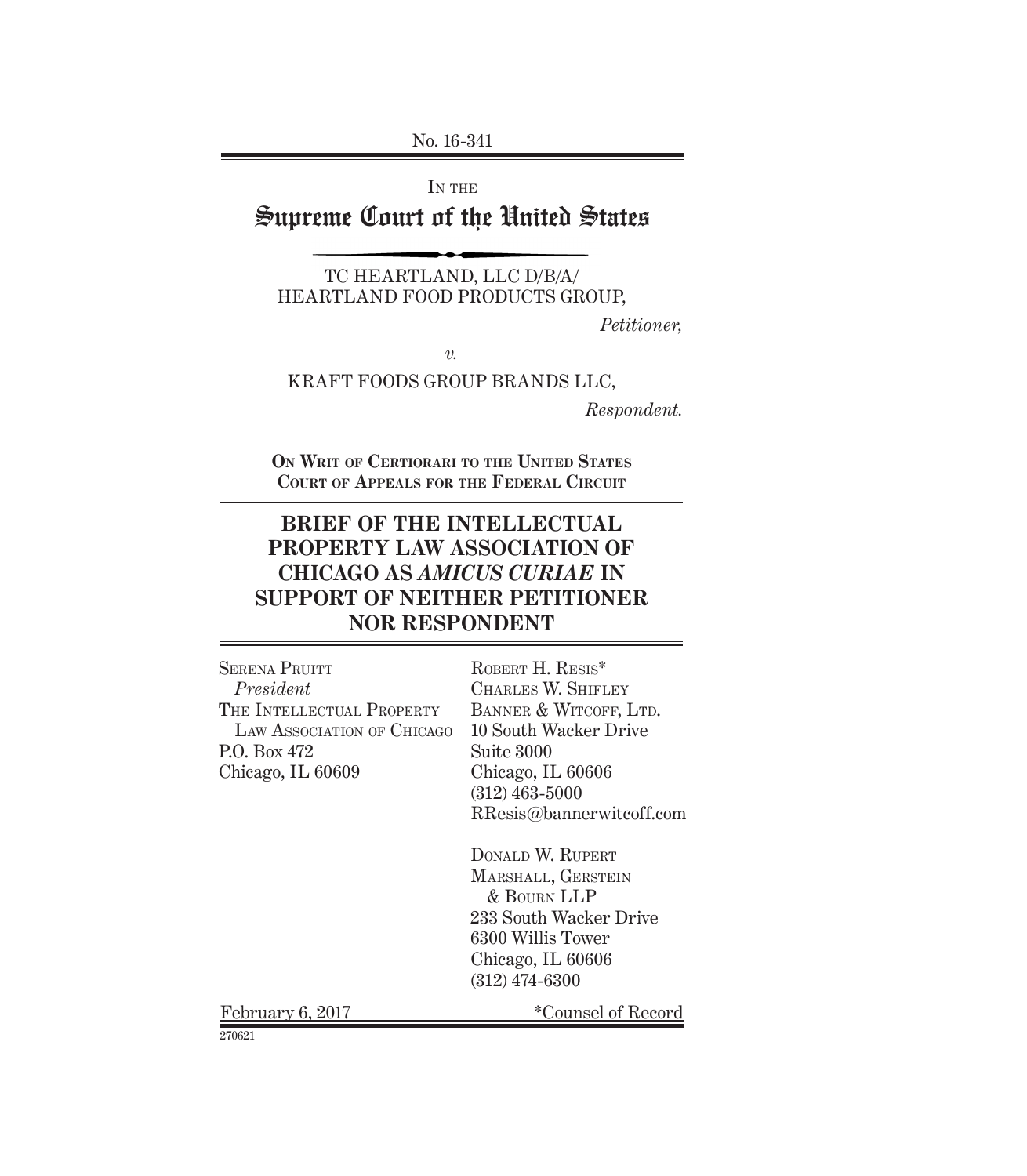# **TABLE OF CONTENTS**

**Page** 

|    | INTEREST OF AMICUS CURIAE  1                                                                                                                                                                                    |
|----|-----------------------------------------------------------------------------------------------------------------------------------------------------------------------------------------------------------------|
|    |                                                                                                                                                                                                                 |
|    |                                                                                                                                                                                                                 |
| L  | Due to the Federal Circuit's holdings in<br>VE and Beverly, any alleged patent<br>infringer can be sued essentially                                                                                             |
| П. | The Federal Circuit's holdings in VE and<br>Beverly have resulted in venue battles that<br>would be unnecessary under this Court's                                                                              |
|    | III. The Federal Circuit's holdings in VE and<br>Beverly have resulted in other<br>unnecessary litigation, in addition to<br>venue battles, that would be avoided<br>under this court's well-established law in |
|    |                                                                                                                                                                                                                 |
|    |                                                                                                                                                                                                                 |
|    |                                                                                                                                                                                                                 |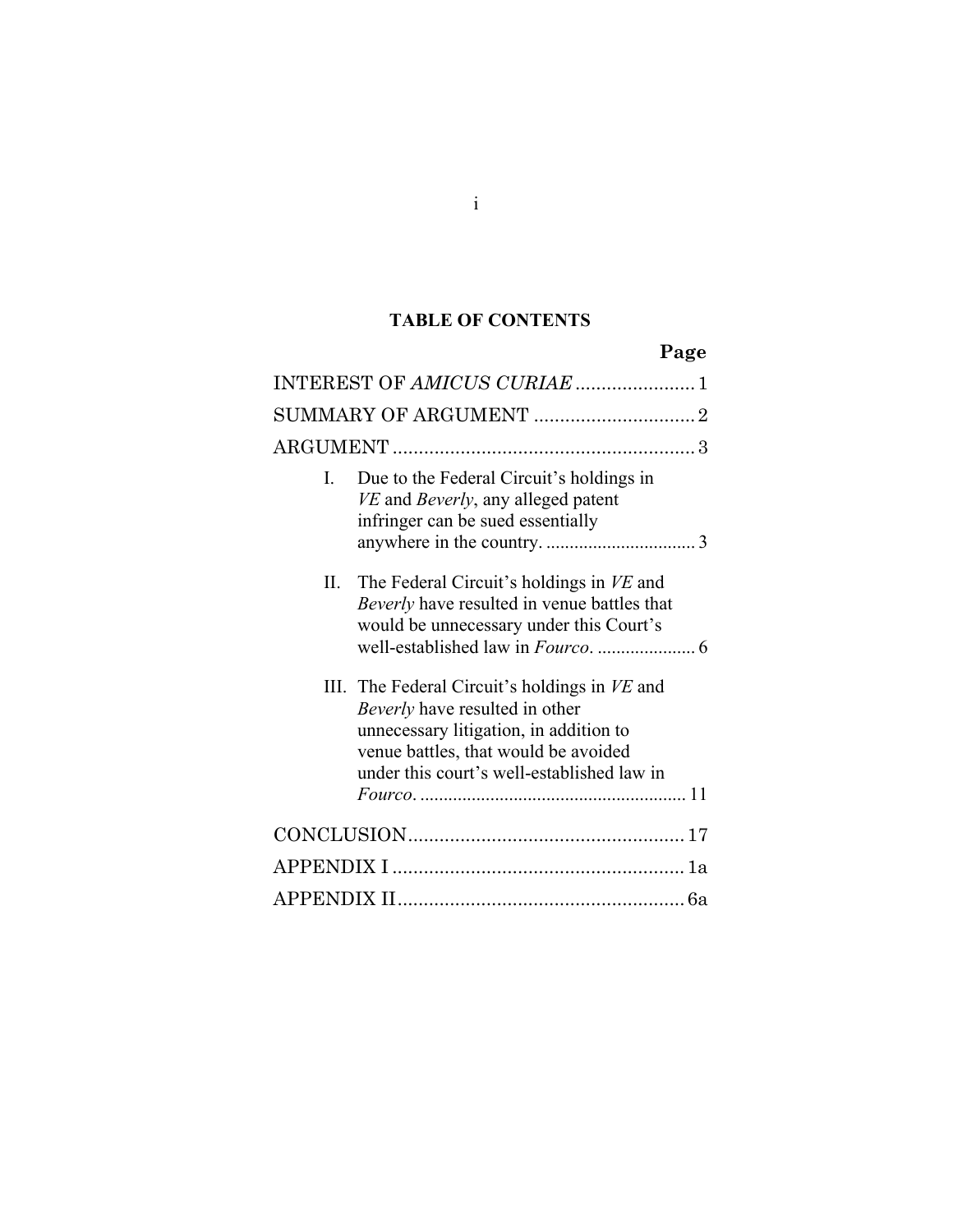# **TABLE OF AUTHORITIES**

# **Cases**

| Adoma v. Univ. of Phoenix,                                                                   |
|----------------------------------------------------------------------------------------------|
| Arley v. United Pac. Ins. Co.,                                                               |
| Asahi Metal Industry Co. v. Superior Court,                                                  |
| BBK Tobacco & Foods LLP v. Juicy eJuice,<br>No. CV-13-00070, 2014 WL 1686842 (D. Ariz. Apr.  |
| Beverly Hills Fan Co. v. Royal Sovereign Corp.,                                              |
| Cuozzo Speed Technologies, LLC v. Lee,                                                       |
| Data Disc, Inc. v. Systems Tech. Assocs., Inc.,                                              |
| Decker Coal. Co. v. Commonwealth Edison Co.,                                                 |
| Doe v. Am. Nat'l Red Cross,                                                                  |
| Edberg v. Neogen Corp.,                                                                      |
| Fourco Glass Co. v. Transmirra Products Corp.,<br>353 U.S. 222 (1957) 3, 4, 6, 8, 11, 16, 17 |
| Helicopteros Nacionales de Colombia, S.A. v. Hall,                                           |
| In re TS Tech USA Corp.,                                                                     |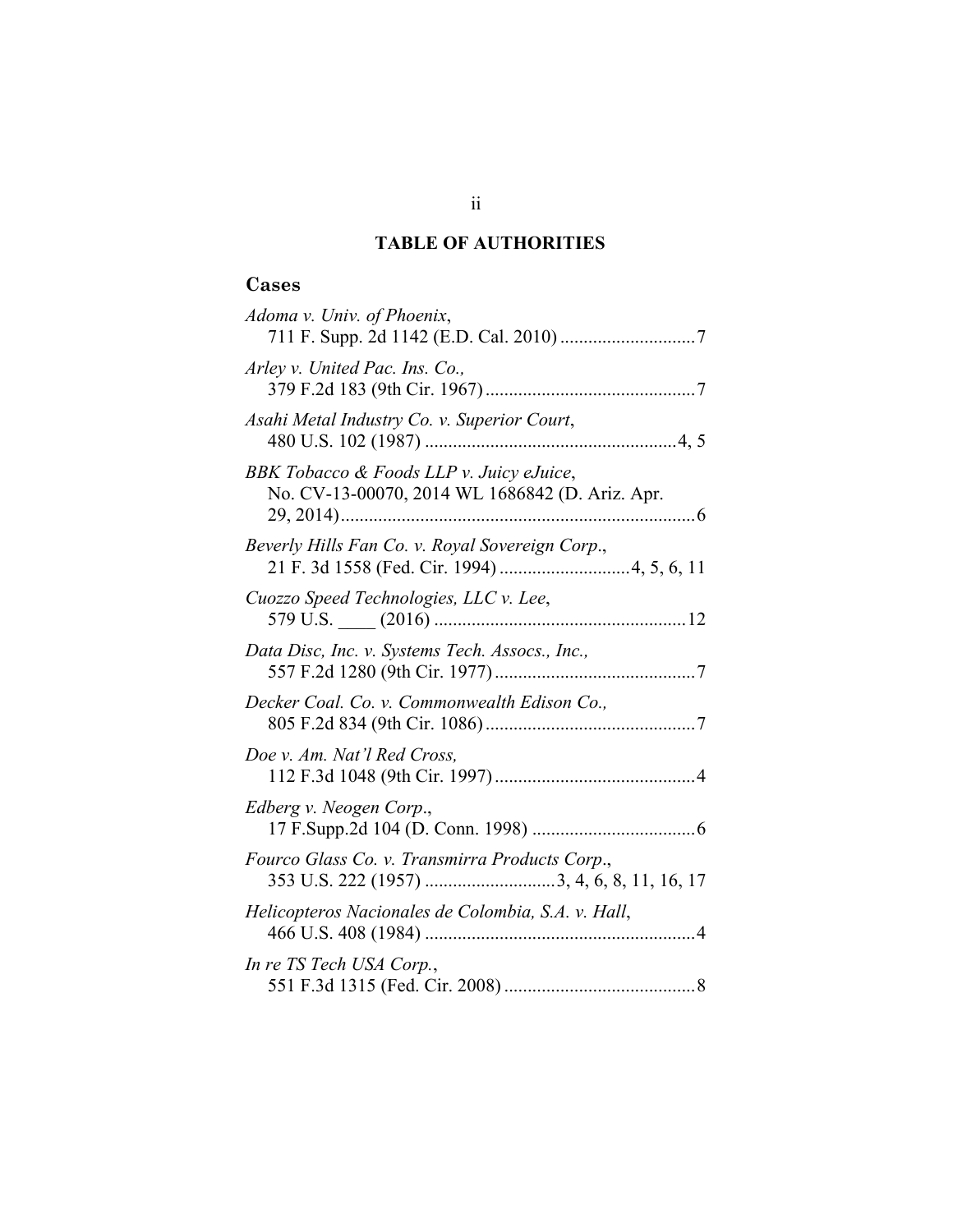| International Shoe Co. v. Washington,                                                         |
|-----------------------------------------------------------------------------------------------|
| Isola USA Corp. v. Taiwan Union Tech. Corp.,<br>No. 2:12-cv-01361, 2013 WL 12109516 (D. Ariz. |
| Jones v. GNC Franchising, Inc.,                                                               |
| Koval v. U.S.,<br>No. 13-CV-1630, 2013 WL 6385595, (D. Ariz. Dec.                             |
| Piper Aircraft Co. v. Reyno,                                                                  |
| Stonite Products Co. v. Melvin Lloyd Co.,                                                     |
| VE Holding Corp. v. Johnson Gas Appliance Co.,                                                |
| Warfield v. Gardner,                                                                          |
| Statutes                                                                                      |

### **Statutes**

# **Other Authorities**

| D. Nazer, V. Ranieri, Why Do Patent Trolls Go to       |
|--------------------------------------------------------|
|                                                        |
| Douglas B. Wentzel, Stays Pending Inter Partes Review: |
| Not In The Eastern District Of Texas,                  |
| 98 J. Pat. & Trademark Off. Soc'y 120, (2016)  15      |

## iii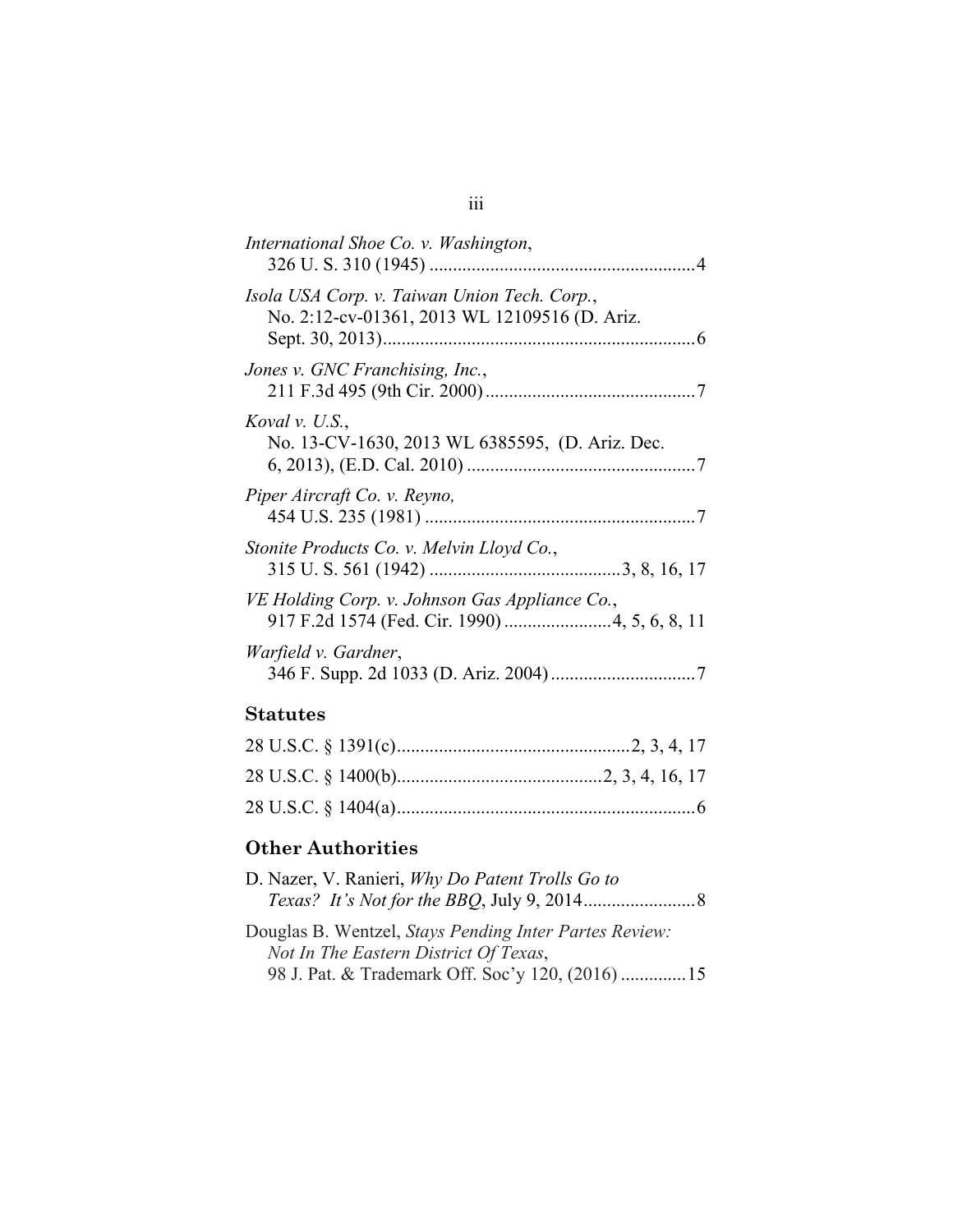| DW Rupert, DH Shulman, Clarifying, Confusing, or<br>Changing the Legal Landscape: A Sampling of<br>Recent Cases from the Federal Circuit, |
|-------------------------------------------------------------------------------------------------------------------------------------------|
| Margaret S. Williams et al., Patent Pilot Program: Five-                                                                                  |
| Patent Case Management Judicial Guide, Third Edition,                                                                                     |
| Scott R. Haiber, Removing the Bias Against Removal,<br>53 Catholic U. L. Rev. 609 (2004) at 613-616 11                                    |

### iv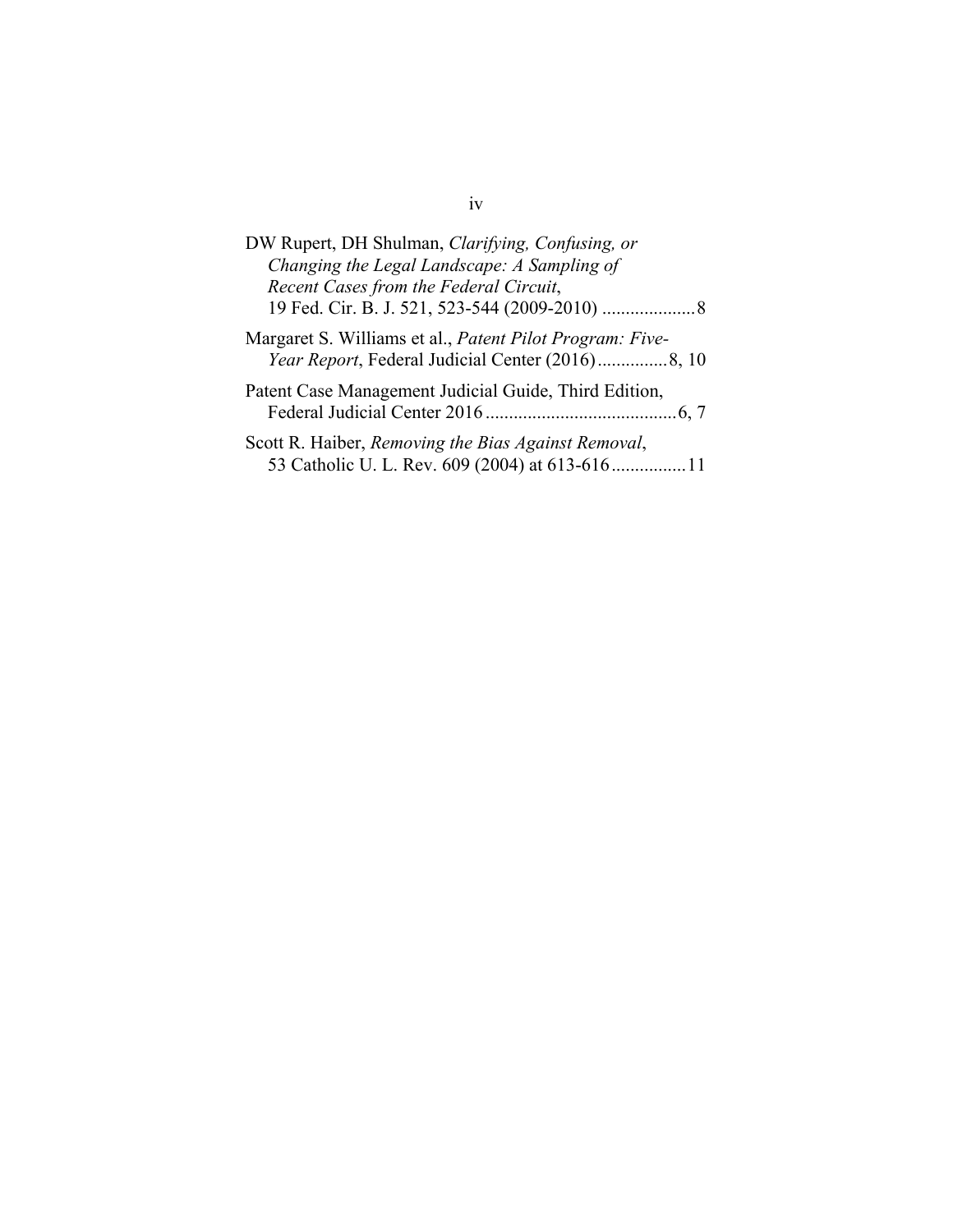#### **INTEREST OF** *AMICUS CURIAE*

The Intellectual Property Law Association of Chicago ("IPLAC") submits this brief as amicus curiae, but in support of neither party on the ultimate merits of the case.1,2,3,4 Founded in 1884,

<sup>2</sup> In addition to the required statement of footnote 1, IPLAC adds that after reasonable investigation, IPLAC believes that (a) no member of its Board or Amicus Committee who voted to prepare this brief, or any attorney in the law firm or corporation of such a member, represents a party to this litigation in this matter, (b) no representative of any party to this litigation participated in the authorship of this brief, and (c) no one other than IPLAC, or its members who authored this brief and their law firms or employers, made a monetary contribution to the preparation or submission of this brief.

<sup>3</sup> Pursuant to Supreme Court Rule 37.2, counsel of record received timely notice of the intent to file this brief under the Rule and consent was granted.

<sup>4</sup> Although over 30 federal judges are honorary members of IPLAC, none of them was consulted or participated in any way regarding this brief.

 <sup>1</sup> Pursuant to Supreme Court Rule 37.6, no counsel for a party authored this brief in whole or in any part, no such counsel or a party made a monetary contribution intended to fund the preparation or submission of the brief, and no person other than the *amicus curiae*, its members, or its counsel, made such a monetary contribution.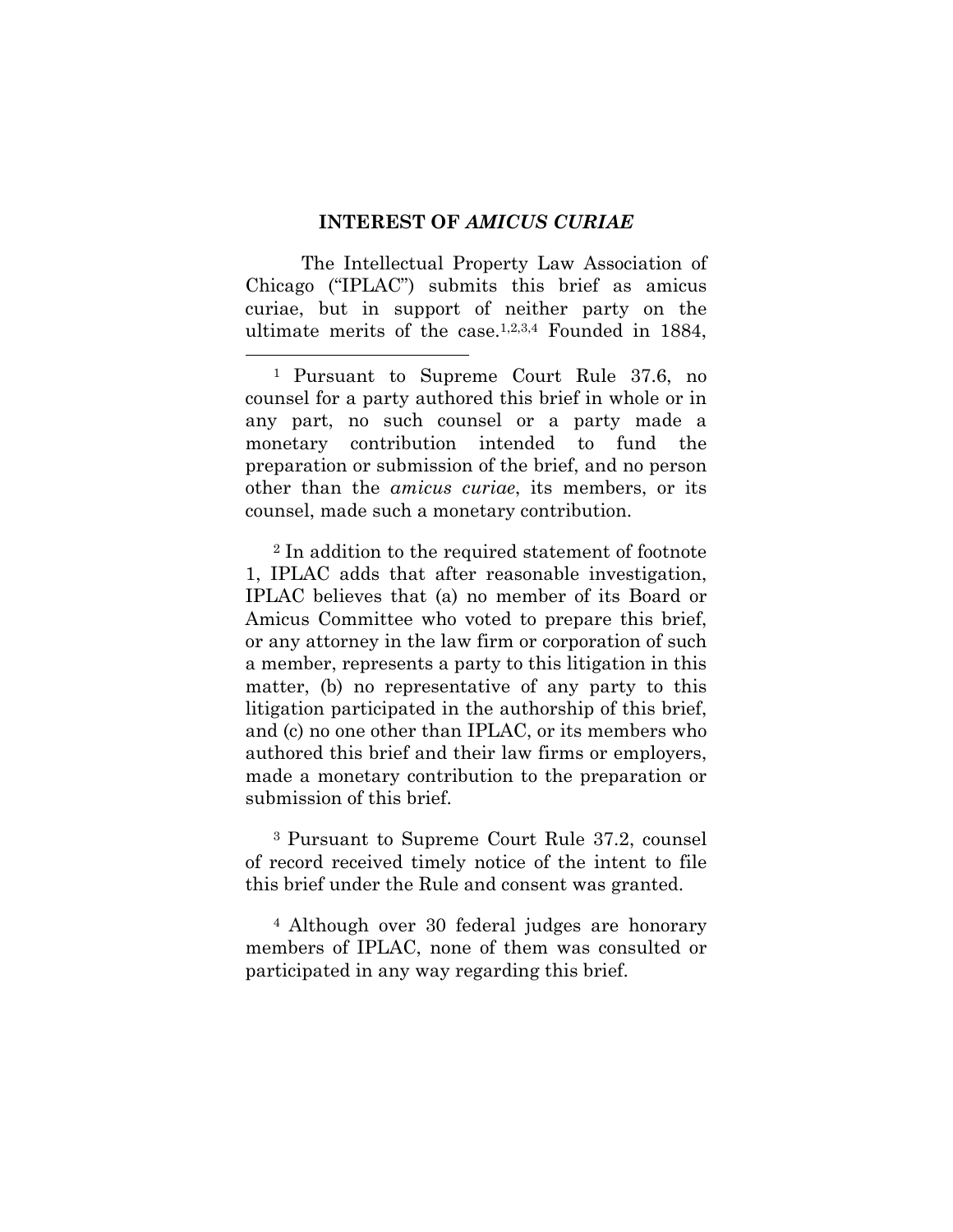the Intellectual Property Law Association of Chicago is the country's oldest bar association devoted exclusively to intellectual property matters. Located in Chicago, a principal locus and forum for the nation's authors, artists, inventors, scholarly pursuits, arts, creativity, research and development, innovation, patenting, and patent litigation, IPLAC is a voluntary bar association of over 1,000 members with interests in the areas of patents, trademarks, copyrights, and trade secrets, and the legal issues they present. Its members include attorneys in private and corporate practices before federal bars throughout the United States, as well as the U.S. Patent and Trademark Office and the U.S. Copyright Office. IPLAC represents both patent holders and other innovators in roughly equal measure. In litigation, IPLAC's members are split roughly equally between plaintiffs and defendants. As part of its central objectives, IPLAC is dedicated to aiding in the development of intellectual property law, especially in the federal courts.

#### **SUMMARY OF ARGUMENT**

This Court has twice answered the question presented, first in 1942 and then in 1957. Nothing has occurred since then to cause the Court to reverse its long-standing law that 28 U.S.C. § 1400(b) is the sole and exclusive provision governing venue in patent infringement actions.

The Federal Circuit appears to believe that the Court did not mean what it has held. Rather, the Federal Circuit has engrafted 28 U.S.C. § 1391(c)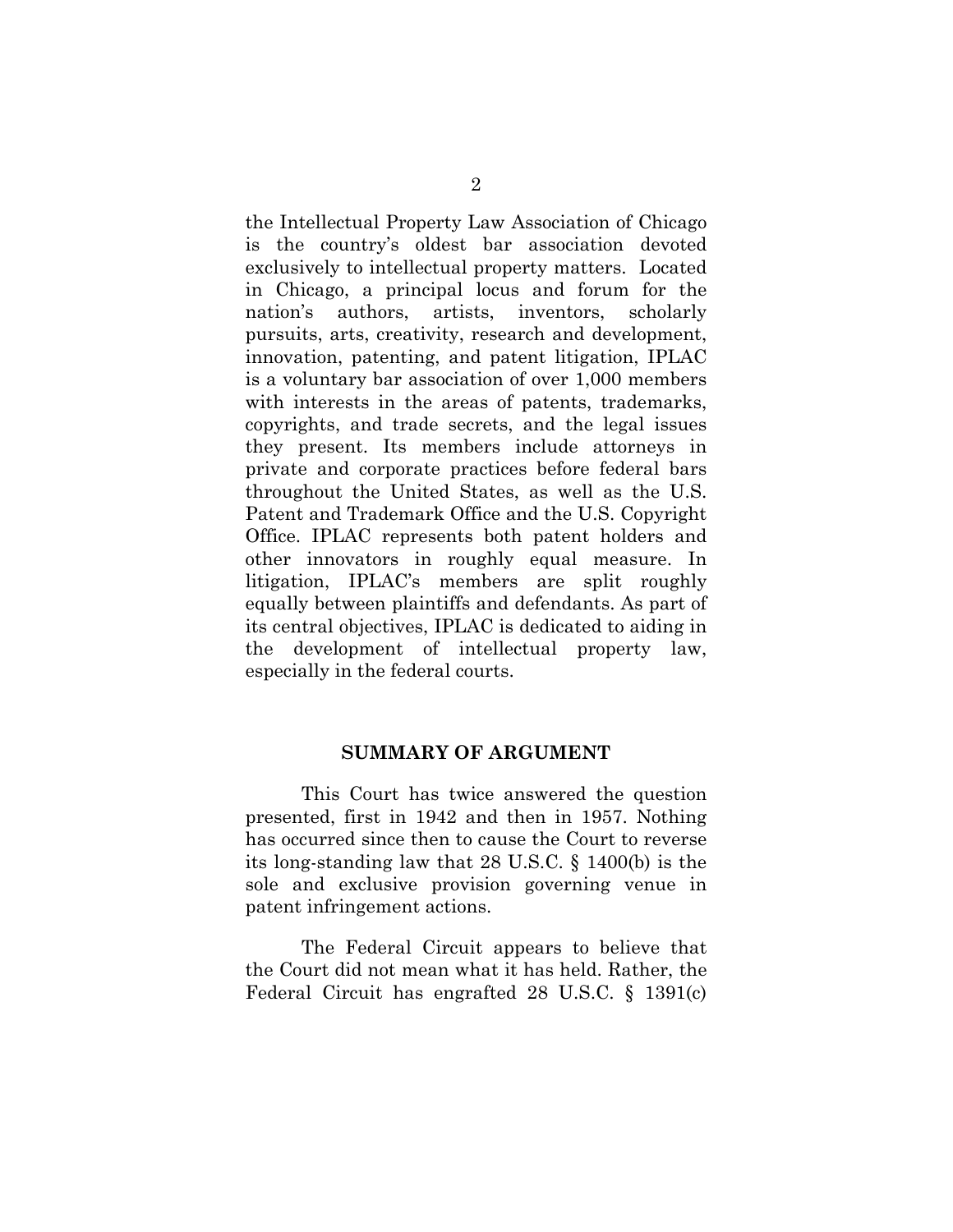onto the back of § 1400(b). Applying those two provisions to patent infringement cases has resulted in patent cases being able to be filed in virtually every state in the Union. That was not the intent of § 1400(b) and has given rise to the localization of patent actions in certain courts having no real connection to the disputes, the defendants, or often the plaintiffs. It is time for the Federal Circuit's venue selection approach to revert to what the statute says, as this Court held twice, and over 60 years ago.

#### **ARGUMENT**

### **I. Due to the Federal Circuit's holdings in**  *VE* **and** *Beverly***, any alleged patent infringer can be sued essentially anywhere in the country.**

The question presented is whether 28 U.S.C. § 1400(b) is the sole and exclusive provision governing venue in patent infringement actions and is not to be "supplemented" by 28 U.S.C. § 1391(c). The answer from the five-page decision of *Fourco Glass Co. v. Transmirra Products Corp*., 353 U.S. 222 (1957) affirming the six-page decision of *Stonite Products Co. v. Melvin Lloyd Co.*, 315 U. S. 561 (1942) is plainly yes, and the question is not the further subject of this brief. Instead, the subject of this brief is where the answer no of *VE Holding Corp. v. Johnson Gas Appliance Co.*, 917 F.2d 1574 (Fed. Cir. 1990), has taken the venue law and patent cases.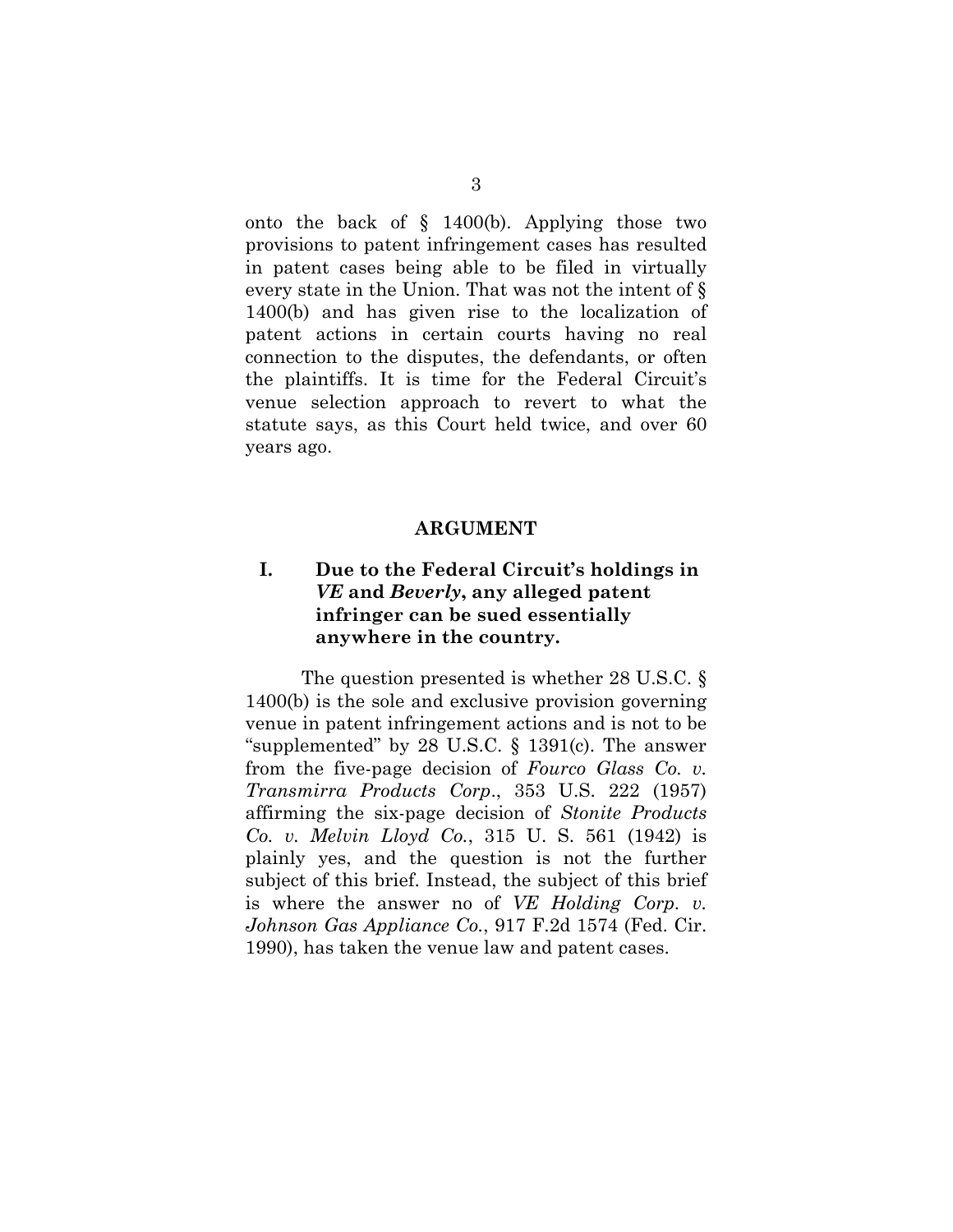First, *VE* has taken the venue law to the verymuch-unsettled and extreme outer limits of stream of commerce specific personal jurisdiction decisionmaking in the district courts. *VE* held that because of § 1391(c), § 1400(b) extends to any judicial district in which a defendant corporation is subject to personal jurisdiction (at the time the action is commenced), rather than the state of incorporation and where the defendant has committed acts of infringement and has a regular and established place of business, as in *Fourco*. Of course, a defendant is subject to personal jurisdiction not only under general jurisdiction, but under specific jurisdiction, as in *Helicopteros Nacionales de Colombia, S.A. v. Hall*, 466 U.S. 408, 416 (1984) and *International Shoe Co. v. Washington*, 326 U. S. 310, 316 (1945). In most instances in patent cases, specific jurisdiction is asserted as the basis for jurisdiction and venue, and the analysis collapses into stream of commerce analysis, under the Constitutional minimum contacts due process inquiry. Long-arm statutes typically go to the limits of due process. *E.g*., *Doe v. Am. Nat'l Red Cross,* 112 F.3d 1048, 1050 (9th Cir. 1997). Since patent cases routinely concern products sold nationwide the stream of commerce theory is a plaintiff-patent owner favorite.

Unfortunately, this Court's stream of commerce jurisprudence is considered by the Federal Circuit to be subject to "several variants," "split," and a matter of debate. The Federal Circuit in *Beverly Hills Fan Co. v. Royal Sovereign Corp*., 21 F. 3d 1558, 1564, 1566 (Fed. Cir. 1994) analyzed *Asahi Metal Industry Co. v. Superior Court*, 480 U.S. 102 (1987) to resolve that four justices had a view that the mere act of placing a product in the stream of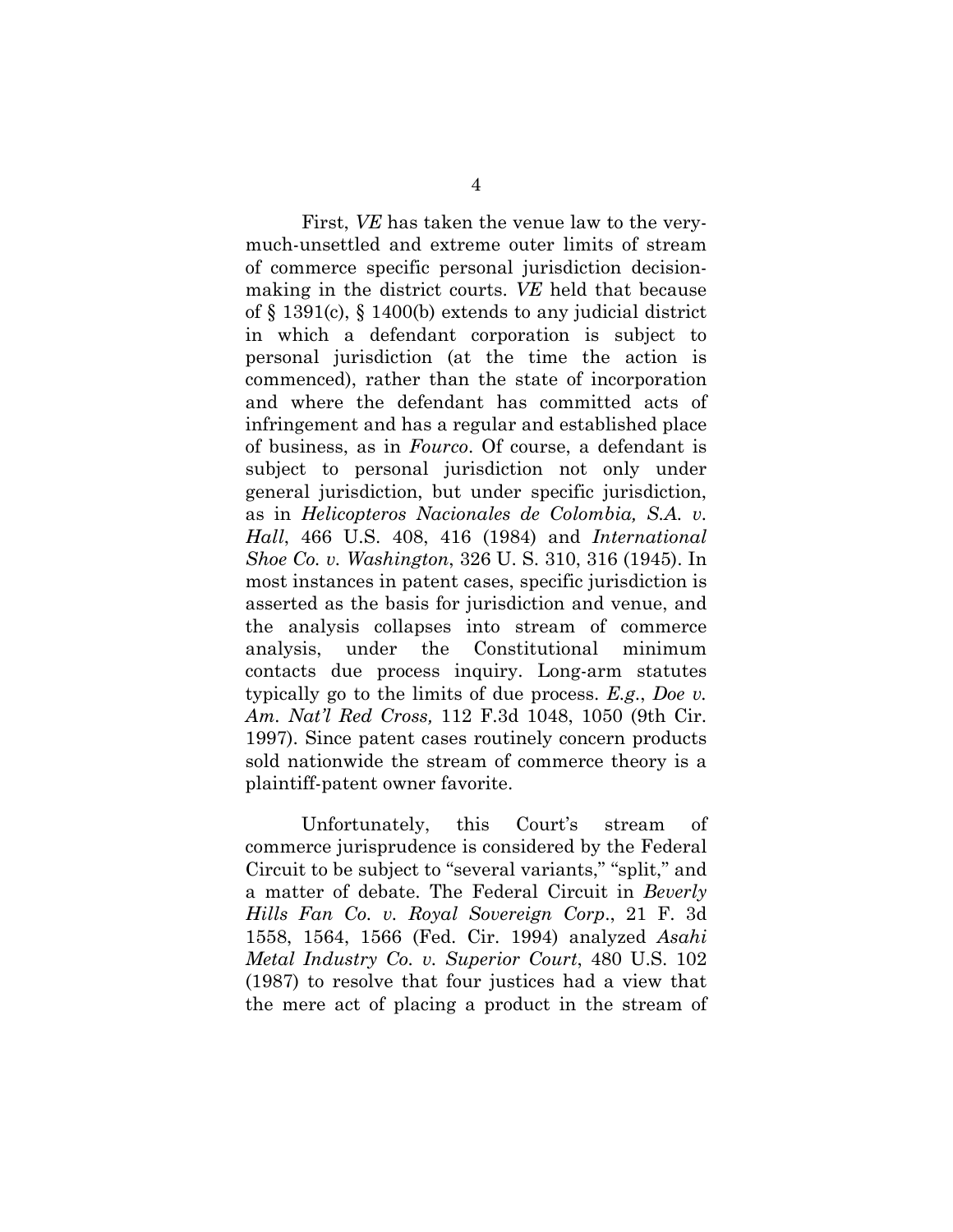commerce was enough for personal jurisdiction, while four had a view that more was needed. The four justices who found the mere act enough were led by Justice Brennan, who distinguished the stream of commerce only from "unpredictable currents or eddies," 480 U.S. at 117, not exactly an easily discernable or significant limit on stream of commerce theory.

Sidestepping this point, the Federal Circuit found jurisdiction in *Beverly* because the plaintiff had alleged that the defendants, acting in concert, placed accused products in the stream of commerce, knew their likely destination, and should reasonably have anticipated being in court in their subject venue. 21 F.3d at 1566. But the Federal Circuit also resolved that it would set its own course for stream of commerce law and owed no deference to the regional circuits on the matter. *Id.* at 1564.

An upshot of *VE* and *Beverly* is that any patent owner can sue any alleged infringer essentially anywhere in the country, if the alleged infringer or anyone handling its products has any Internet presence, and often when they do not, and the patent owners can expect to succeed in jurisdiction and venue. The patent owners can assert that the Federal Circuit respects a showing of stream of commerce with "nothing more" as much as it respects a stream of commerce showing with "something more," citing *Beverly.* They can also assert that alleged infringers did "more," by asserting as they can and typically do in every patent case that the alleged infringers were intentional in their infringement and thereby did "more" by intentionally targeting the patent owner, as was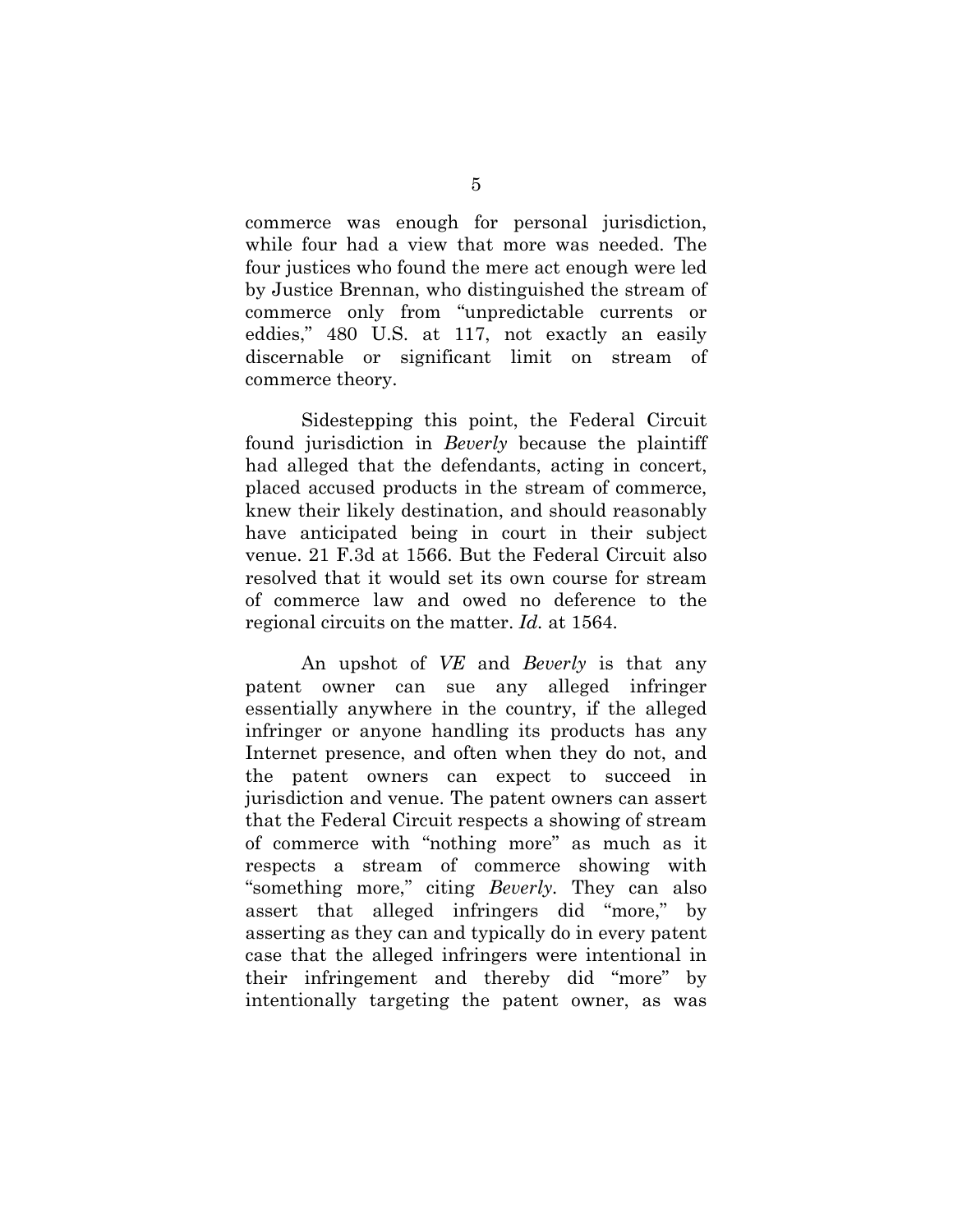done and resolved in their favor, for example, in *Isola USA Corp. v. Taiwan Union Tech. Corp.*, No. 2:12-cv-01361, 2013 WL 12109516, \*7 (D. Ariz. Sept. 30, 2013).

### **II. The Federal Circuit's holdings in** *VE* **and** *Beverly* **have resulted in venue battles that would be unnecessary under this Court's well-established law in** *Fourco***.**

Moreover, patent owners can, as IP case lawyers often suggest or do themselves, sit in their offices, buy a product to have it shipped to them at their desired venue, and then allege stream of commerce jurisdiction and venue, from the shipment and "injury" they induced. Examples of such buying and positioning are in *Edberg v. Neogen Corp*., 17 F.Supp.2d 104, 113 (D. Conn. 1998), and *BBK Tobacco & Foods LLP v. Juicy eJuice*, No. CV-13- 00070, 2014 WL 1686842, at \*8 (D. Ariz. Apr. 29, 2014) (trademark case). District courts sometimes have no issues with these plaintiff-self-induced injuries as establishing the plaintiff-desired jurisdiction and venue. *E.g., BBK* at \*8. As the Patent Case Management Judicial Guide at 115 states, "the patent venue statute generally permits a plaintiff to bring suit in any district."

Another upshot of the situation is that any defendant sued for patent infringement in a less than sensible venue is forced to make a costly motion to transfer under 28 U.S.C. § 1404(a), and make a showing of inconvenience as a matter of something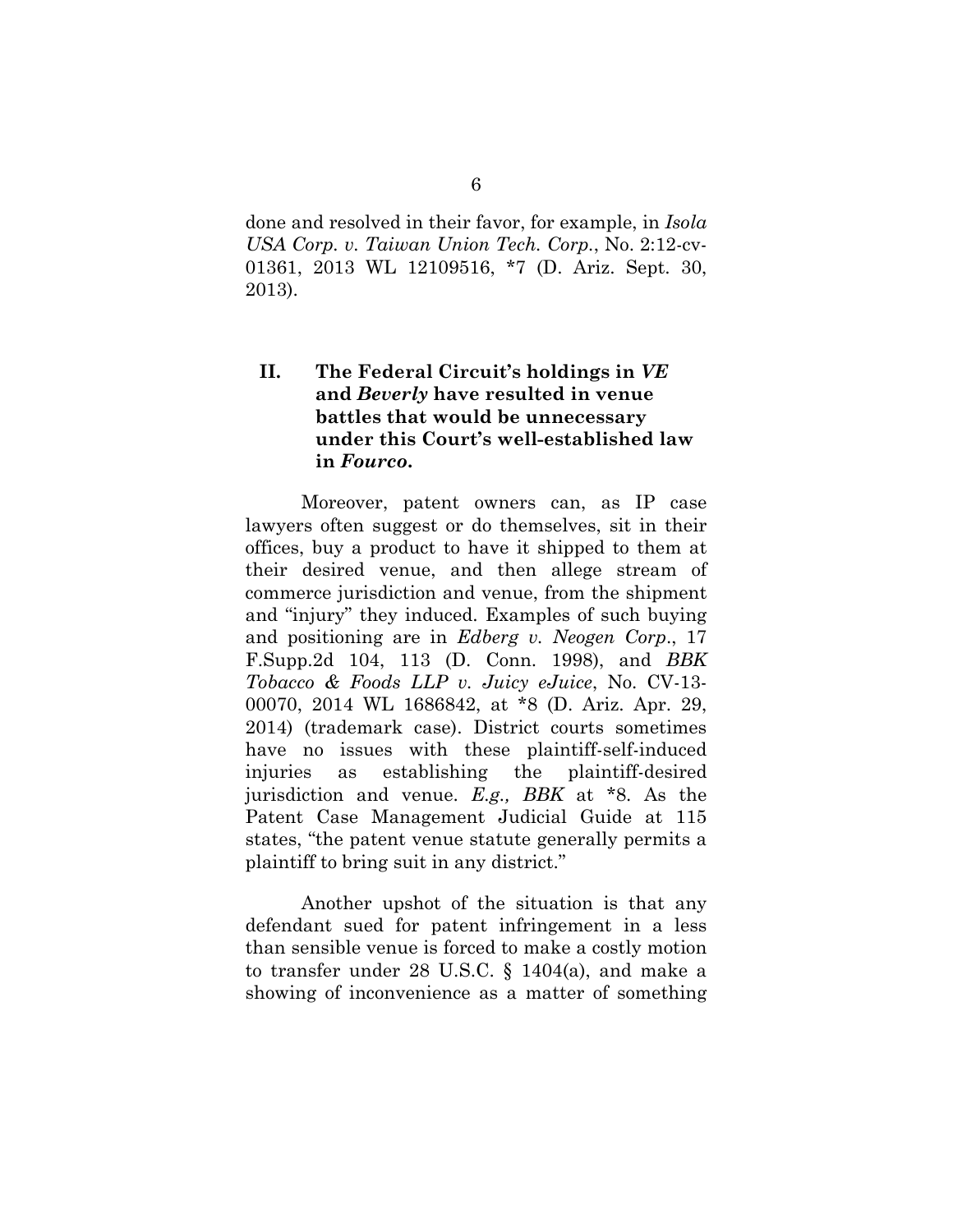like eight factors, *e.g.*, *Jones v. GNC Franchising, Inc.*, 211 F.3d 495, 498 (9th Cir. 2000). Patent owners assert in response that their choice of forum is "rarely [to] be disturbed," citing non-IP cases such as *Piper Aircraft Co. v. Reyno,* 454 U.S. 235, 241 (1981). They assert the defendants must make "a strong showing of inconvenience," citing cases such as *Decker Coal. Co. v. Commonwealth Edison Co.,*  805 F.2d 834, 843 (9th Cir. 1086). They assert that decision on the motion is discretionary, as in *Arley v. United Pac. Ins. Co.,* 379 F.2d 183, 185 n. 1 (9th Cir. 1967). They assert that while defendants may have claimed important witnesses are elsewhere, they have not satisfied a technicality, *i.e.*, not "demonstrated[d], through affidavits or declarations containing admissible evidence, who the key witnesses will be and what their testimony will generally include.' *Adoma v. Univ. of Phoenix*, 711 F. Supp. 2d 1142, 1151 (E.D. Cal. 2010)," as done in *Koval v. U.S.*, No. 13-CV-1630, 2013 WL 6385595, n. 16 (D. Ariz. Dec. 6, 2013), (E.D. Cal. 2010). They assert transfer "merely shifts the inconvenience," as in *Warfield v. Gardner*, 346 F. Supp. 2d 1033, 1044 (D. Ariz. 2004). They can seek jurisdictional discovery, as in *Data Disc, Inc. v. Systems Tech. Assocs., Inc.,* 557 F.2d 1280, 1285 n. 1 (9th Cir. 1977). In short, the principal alternative available to defendants given the state of the situation is not simple, not inexpensive, and is complicated by opponents. For more, *see, e.g*., Patent Case Management Judicial Guide, Third Edition, Federal Judicial Center 2016, at 2-61-65 - available at https://papers.ssrn.com/sol3/papers.cfm?abstract \_id=2637605.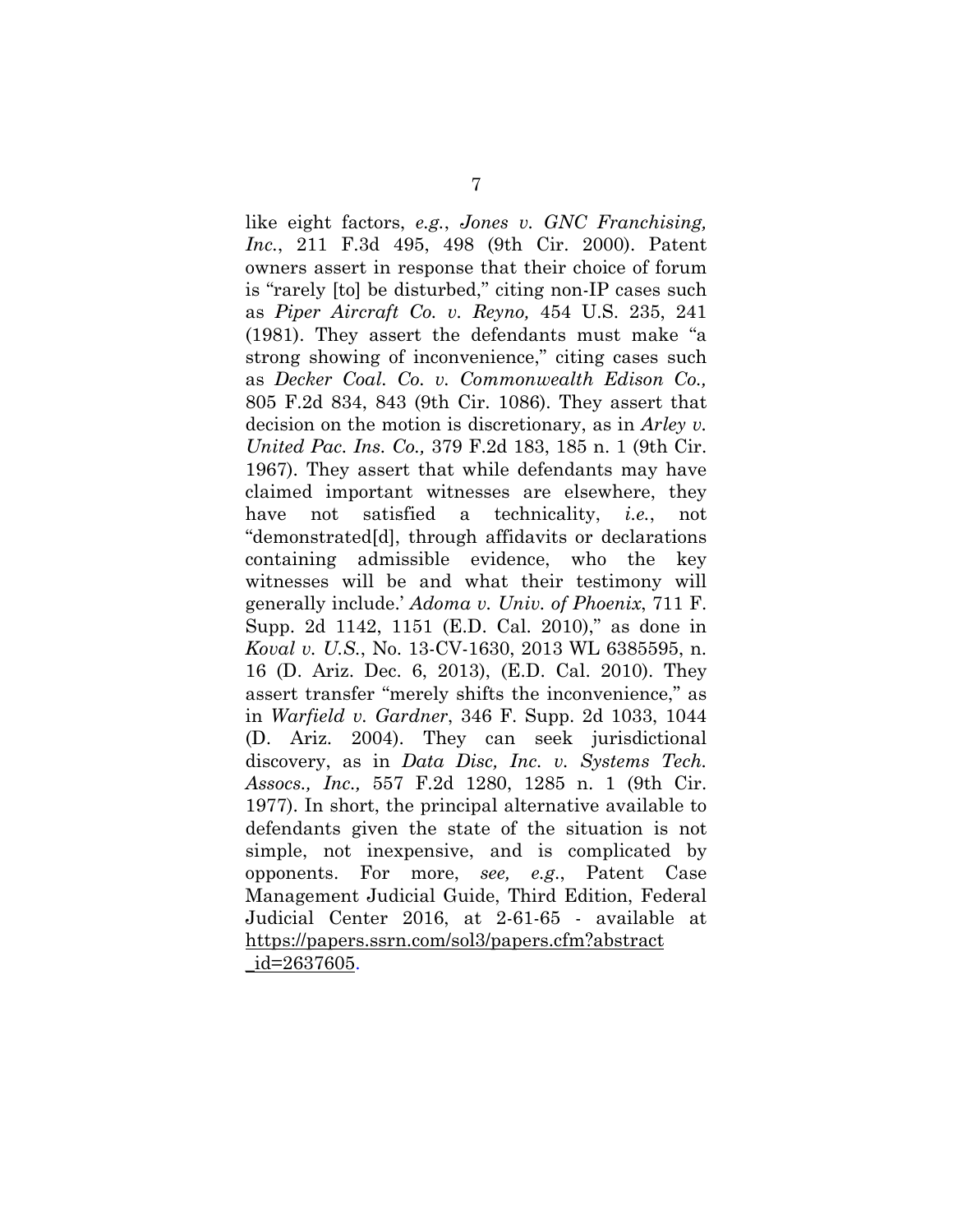In addition, the use of transfer motions has spawned collateral litigation in the form of mandamus petitions. In those instances, the patent defendant whose motion to transfer was denied, may file a petition for mandamus with the Federal Circuit, and that court has approved this procedure. *See In re TS Tech USA Corp.*, 551 F.3d 1315 (Fed. Cir. 2008); *see also*, DW Rupert, DH Shulman, *Clarifying, Confusing, or Changing the Legal Landscape: A Sampling of Recent Cases from the Federal Circuit*, 19 Fed. Cir. B. J. 521, 523-544 (2009-2010) (discussing patent venue principles, transfers, and the use of mandamus proceedings to contest denials of venue transfers). In light of the Court's *Fourco* and *Stonite Products* decisions, there should be no need to resort to collateral litigation in the form of mandamus petitions.

Others have explained where the answer no of *VE* has taken patent cases *geographically*. Under stream of commerce theory, patent cases are disproportionally in one district, the Eastern District of Texas, in one division, Marshall, and with one Article III judge exclusive for that division (J. Gilstrap) and another Article III judge non-exclusive for that division (J. Schroeder III), *See*  http://www.txed.uscourts.gov/page1.shtml?location=i nfo. The Eastern District of Texas is where plaintiffs go who want a plaintiff-friendly forum, and where they mostly stay, as against transfer. *See, e.g.,* D. Nazer, V. Ranieri, *Why Do Patent Trolls Go to Texas? It's Not for the BBQ*, July 9, 2014, available at: https://www.eff.org/deeplinks/2014/07/why-do-patenttrolls-go-texas-its-not-bbq. *See also* Margaret S. Williams et al., *Patent Pilot Program: Five-Year Report*, Federal Judicial Center (2016) at 9, available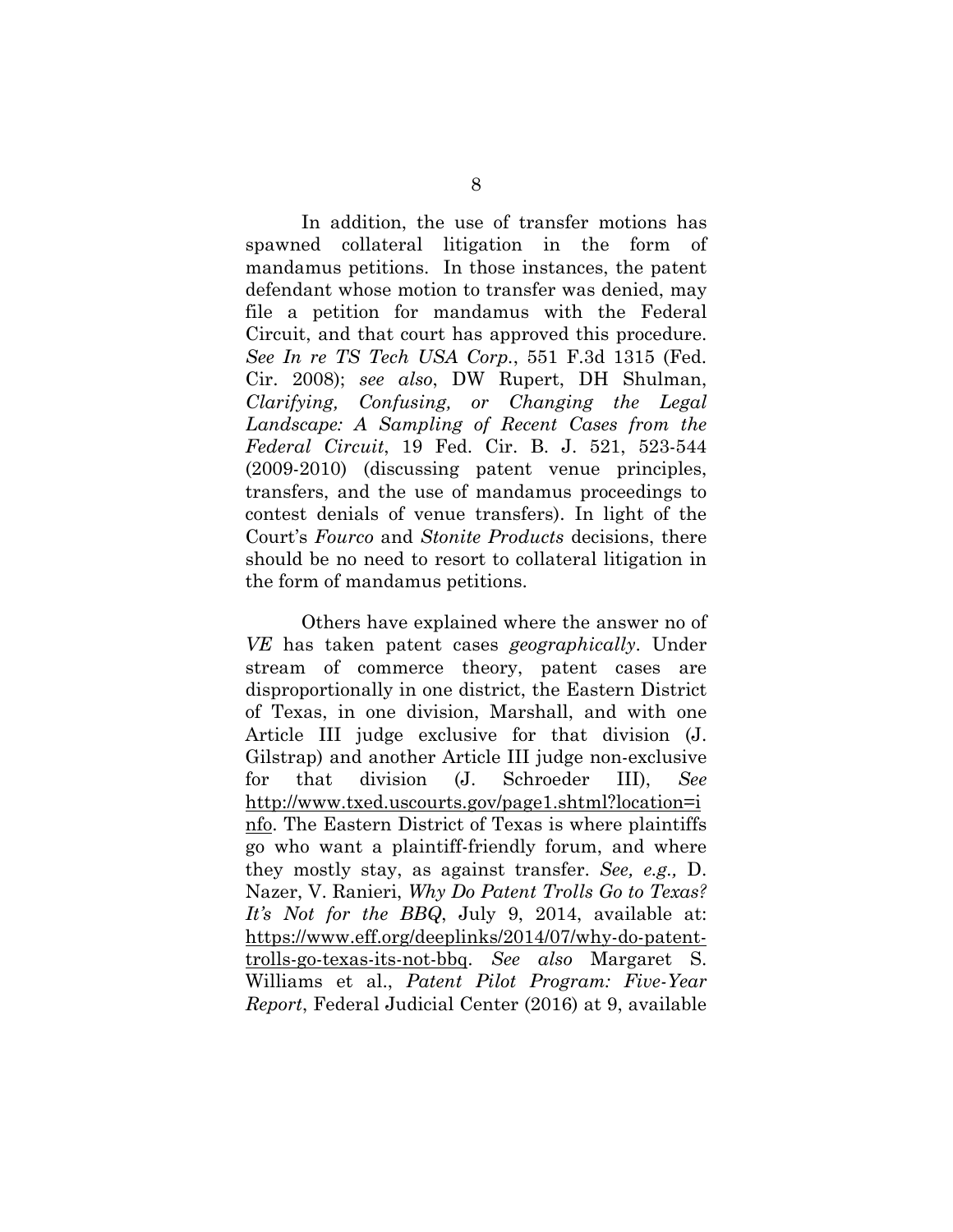### at: http://www.fjc.gov/public/pdf.nsf/lookup/Patent-Pilot-Program-Five-Year-Report-2016.pdf/\$file/ Patent-Pilot-Program-Five-Year-Report-2016.pdf.

Between January 1, 2015 through December 31, 2016, about 40% of all patent cases were filed in the Eastern District of Texas (*i.e.*, 4,244 of the 10,782 patent cases filed in the district courts). *See*  Appendix I hereto, Nature of Suit Strategic Profile, Property Rights – Patent (830), 1/1/2015 – 12/31/2016, 10782 cases, All Courts. The disparity between the number of patent cases in the E.D. Texas (shown in red in the first bar to the left), and the rest of the country is illustrated in the following chart (Appendix I at 3a):



The top 24 Court (by case count) are represented by individual bars in the chart. The remaining Court are aggregated in the right-most bar, shown in dark purple color.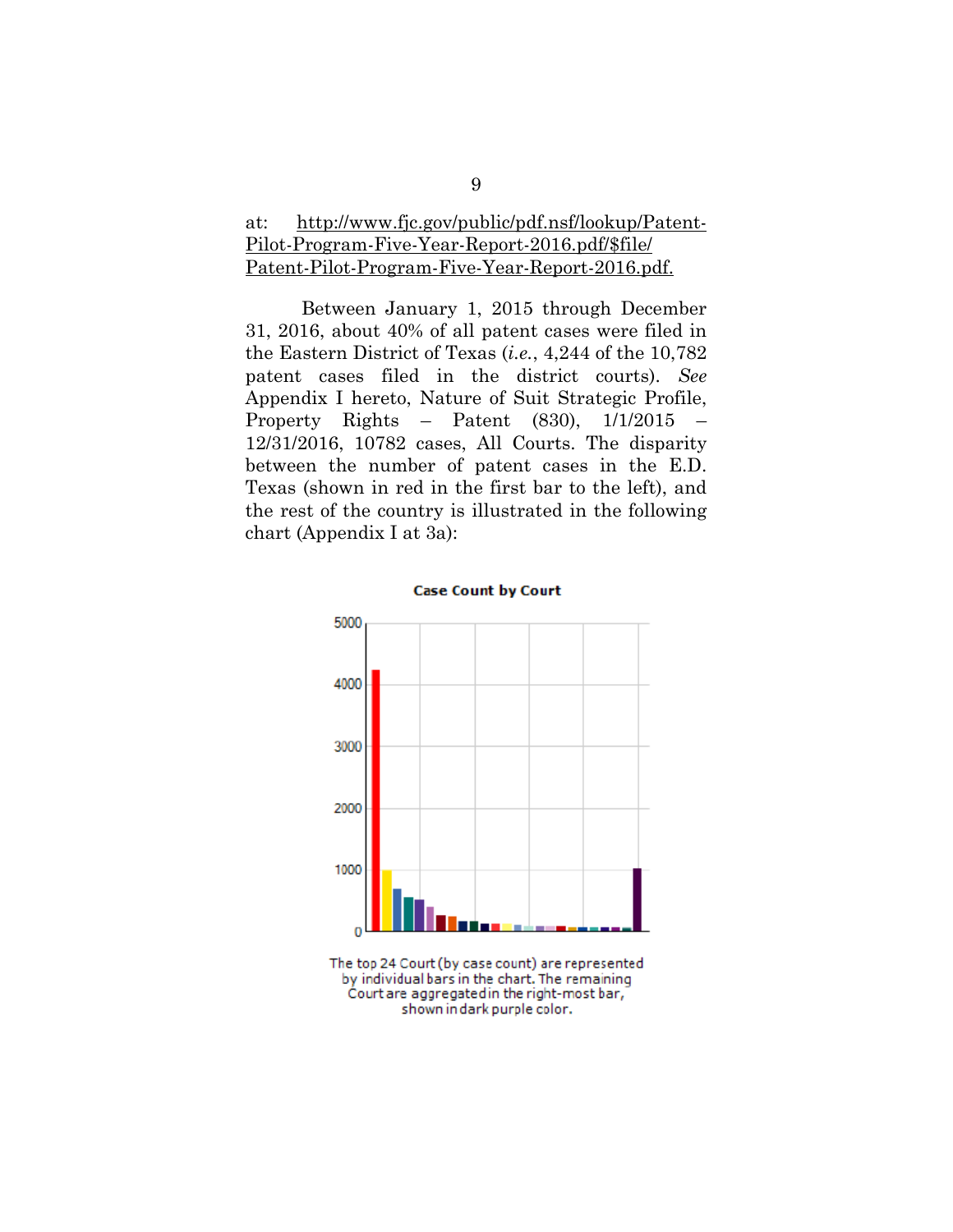The Court might analyze that alleged infringers should care little where their lawsuits proceed. One court of appeals with nationwide jurisdiction, working along with this court, determines patent law for the country. All district courts across the country offer competent, if not highly competent and outstanding, federal district judges. Districts such as the Eastern District of Texas where judges handle higher volumes of patent cases also offer judges with funds of experience in such cases. Parties to patent cases should like judges with capabilities based on larger volumes of past specific experiences. They should like judges who like patent cases. They liked the "Rocket Docket" of the Eastern District of Virginia especially when it began. *See, e.g.*, https://en.wikipedia.org/wiki/Rocket\_docket and https://www.law360.com/articles/644064/ virginia-s-rocket-docket-continues-to-roar. They liked the Rocket Docket in the Western District of

Wisconsin when it existed, and other such dockets. These districts and their judges knew patent cases and knew how to move them forward efficiently. It did not matter that they were in places like Richmond, Virginia, and Madison, Wisconsin.

Alleged infringers also liked and like the District of Delaware, and like districts with local patent rules such as the Northern District of California. *See* http://www.localpatent rules.com/. They should and many do like Patent Pilot Program districts. *See* Patent Pilot Program Report at 22-23. Alleged infringers may in fact hire lawyers without regard to whether they sit in the districts where the alleged infringers have their headquarters, or sit in the districts in which they want their cases. Chicago lawyers, for example, could be hired to represent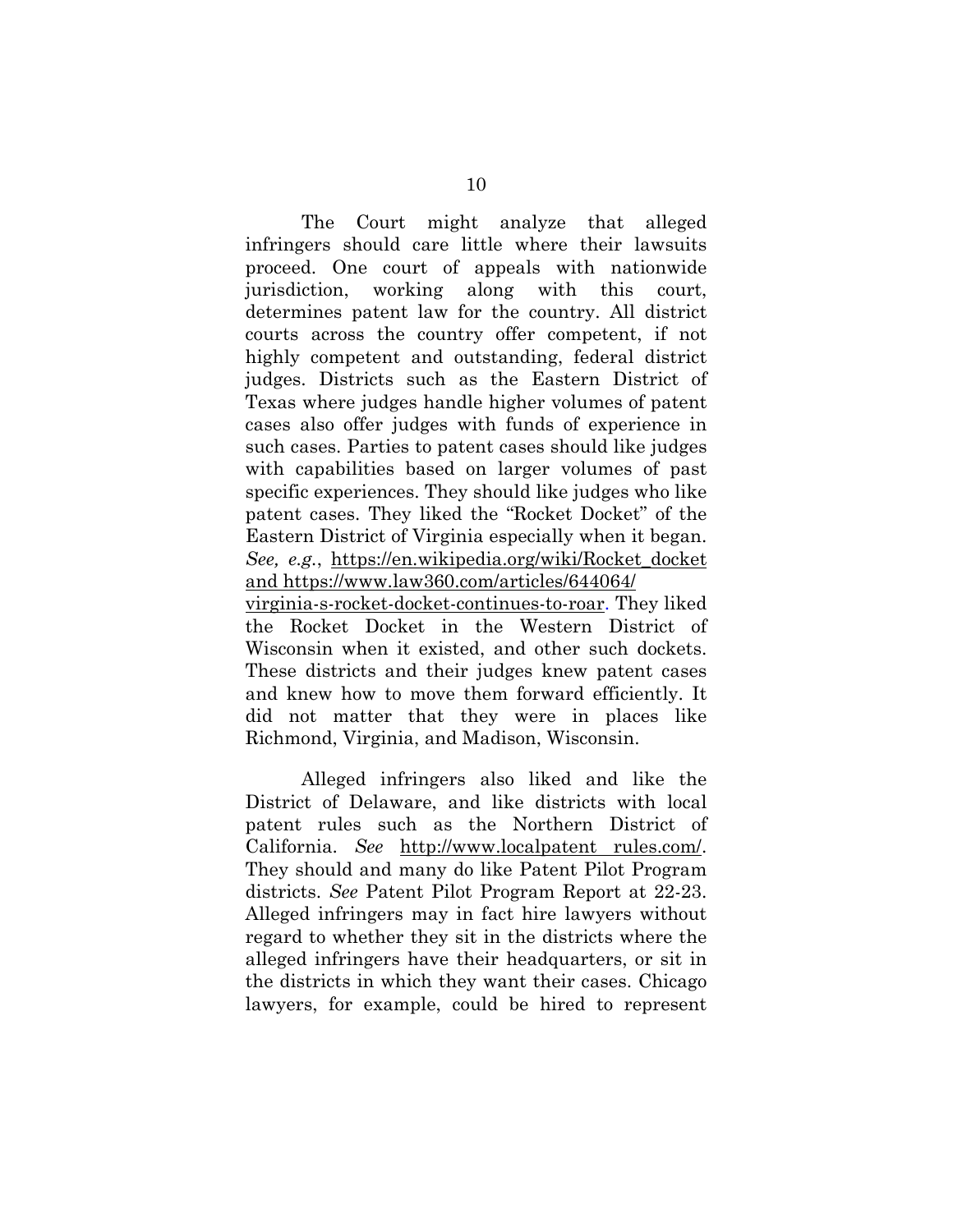clients with headquarters anywhere in the country, in cases anywhere in the country, as often actually happens.

But alleged infringers care greatly where their lawsuits proceed. Transfers made because of transfer requests have occurred in numerous patent cases, and requests are made in many more cases. The motions are not typically matters of causing delay or expenditure, but borne out of genuine concerns for distant districts and their juries. The concern to avoid being "homered" is much the same as the concern that caused state-court-to-federal-court removal procedures to come into existence at the time of founding of the country and be Constitutionally protected. *See, e.g.*, Scott R. Haiber, *Removing the Bias Against Removal*, 53 Catholic U. L. Rev. 609 (2004) at 613-616, available at http://scholarship.law.edu/cgi/viewcontent.cgi?article =1246&context=lawreview.

### **III. The Federal Circuit's holdings in** *VE*  **and** *Beverly* **have resulted in other unnecessary litigation, in addition to venue battles, that would be avoided under this court's well-established law in** *Fourco***.**

An example of the consequences the disproportionally high number of patent cases filed in the Eastern District of Texas is the disproportionally low number of rulings on motions to stay litigation pending U.S. Patent and Trademark Office proceedings, such as *inter partes*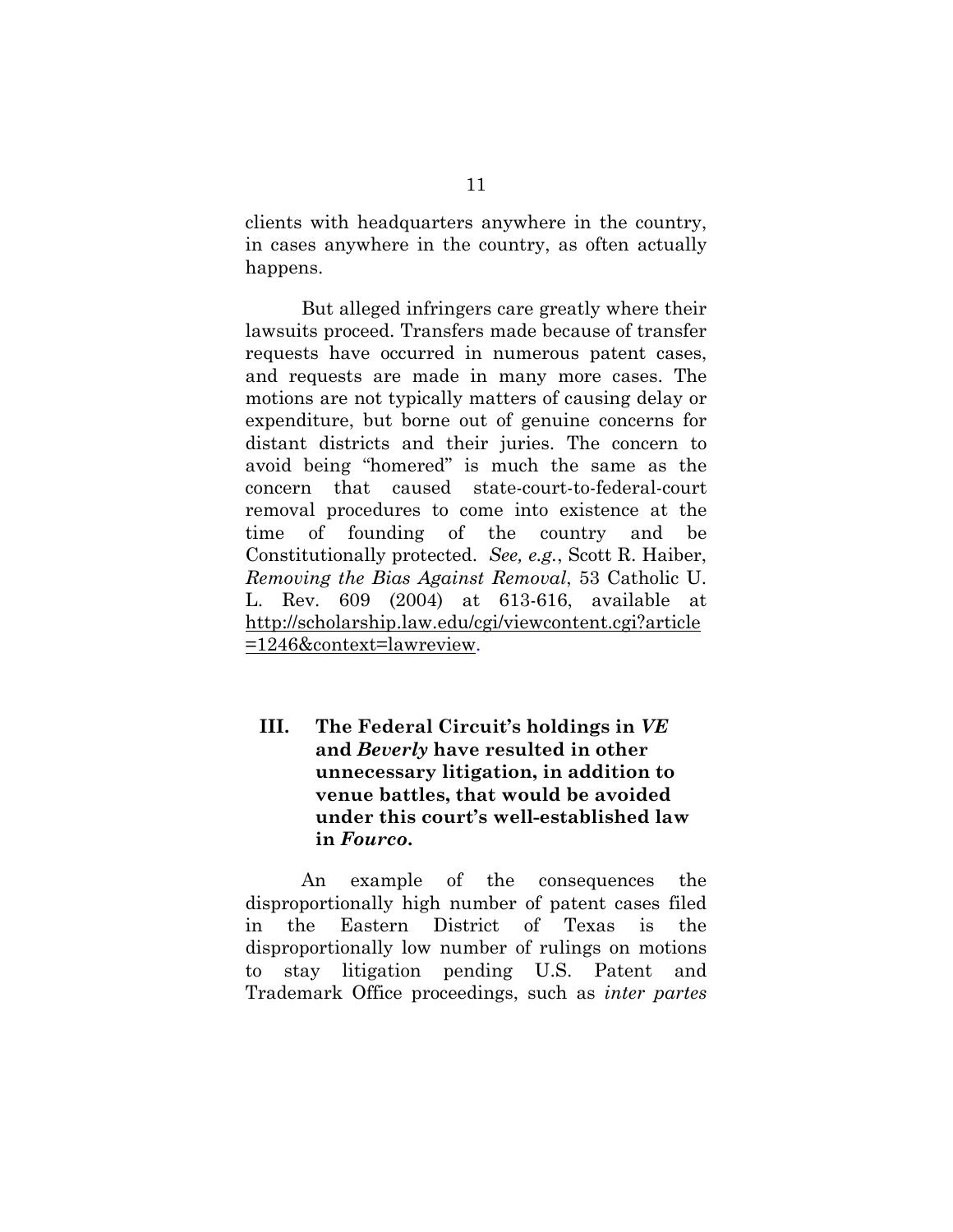review, including grants of those motions in that district compared to all districts collectively. As this Court has recognized:

> The Leahy-Smith America Invents Act, 35 U. S. C. §100 *et seq.*, creates a process called "inter partes review." That review process allows a third party to ask the U. S. Patent and Trademark Office to reexamine the claims in an already-issued patent and to cancel any claim that the agency finds to be unpatentable in light of prior art. See §102 (requiring "novel[ty]'); §103 (disqualifying claims that are "obvious").

*Cuozzo Speed Technologies, LLC v. Lee*, 579 U.S.  $\_\_$  (2016).

One of the goals of the act was to address the large number of patent infringement lawsuits by providing ways, such as *inter partes* review, for parties to resolve patent validity in the U.S. Patent Office, and avoid "unnecessary litigation." *See*  https://obamawhitehouse.archives.gov/the-pressoffice/2011/09/16/president-obama-signs-americainvents-act-overhauling-patent-system-stim.

In view of over 40% of all patent cases being filed in the Eastern District of Texas (*see* Brief for Petitioner at 15), it would be expected that over 40% of rulings on motions to stay litigation pending *inter partes* review ("IPR") would be in that district. The following table shows, however, that only 10% of grants of these motions were in the Eastern District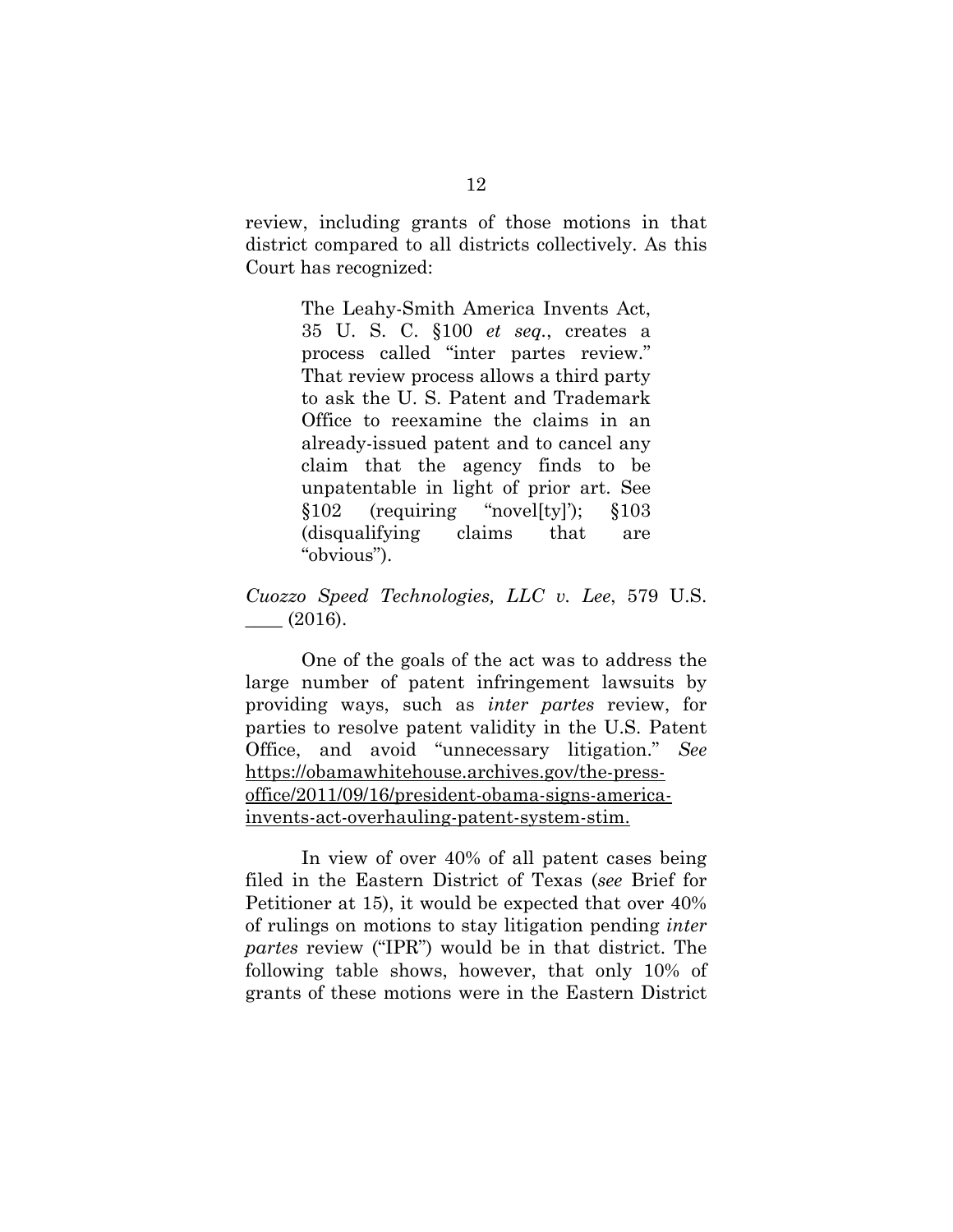of Texas, from 1/1/2015 through 12/31/2016. *See*  Appendix II, for search results using Docket Navigator, (http://home.docketnavigator.com/).

| Ruling on<br>Motion to<br>stay<br>litigation<br>pending <i>inter</i><br><i>partes review</i> | All district<br>courts | E.D. Tex. | E.D.<br>Texas as<br>a % of all<br>district<br>court<br>rulings |
|----------------------------------------------------------------------------------------------|------------------------|-----------|----------------------------------------------------------------|
|                                                                                              |                        |           |                                                                |
| Granted                                                                                      | 421                    | 42        | 10%                                                            |
| Denied                                                                                       | 111                    | 12        | 10.8%                                                          |
| Denied<br>without<br>prejudice                                                               | 67                     | 11        | 16.4%                                                          |

Other studies show similar results. For example, as illustrated in the chart below, the Eastern District of Texas only comprises about 23% of rulings on stay motions pending post-grant proceedings in the U.S. Patent Office, *i.e.*, reexamination, *inter partes* review ("IPR"), and covered business method ("CBM") proceedings, when also considering only six other districts (N.D. Cal., D. Del., C.D. Cal., N.D. Ill., M.D. Fla., and S.D. Cal.)—23% is 62 rulings  $(42+4+16)$  of 263 total rulings (all chart numbers added) for the period September 2012-July 2015, (*available* at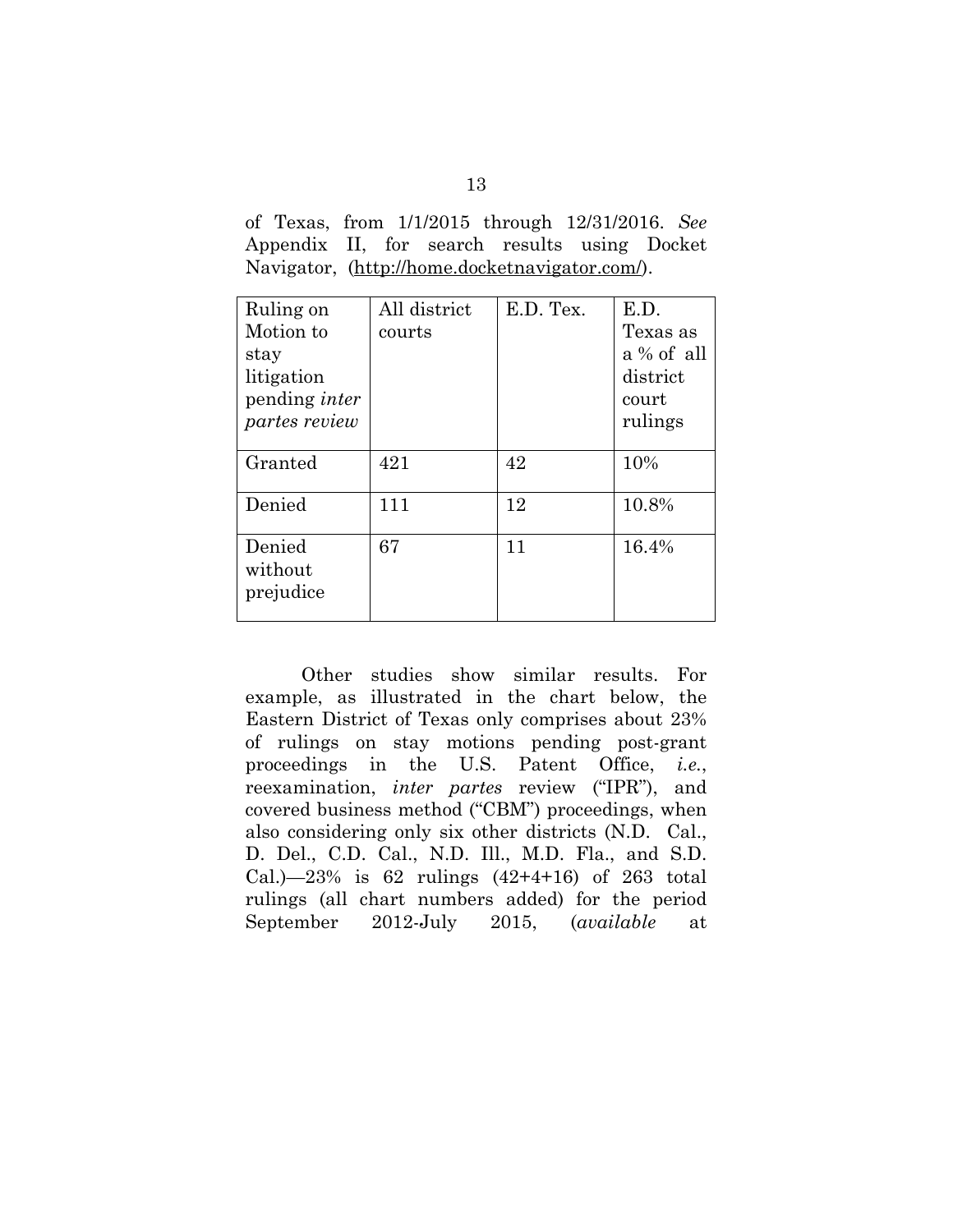

#### http://docketreport.blogspot.com/2015/08/motions-tostay-district-court-cases.html): 5

Moreover, as illustrated by the above chart, the Eastern District of Texas only comprises about 13% of grants of stay motions when considering only the six other districts identified above, *i.e.*, 16 of 126 (39+16+33+13+12+5+8) grants of stay motions.

Commentators have recognized the lack of success of these motions in the Eastern District of Texas. *See e.g.,* Douglas B. Wentzel, *Stays Pending* 

 <sup>5</sup> In the chart, the top numbers in each column represent the percentage and number of stays denied by the noted district; the middle numbers represent the percentage and number of stays partially granted/denied by the noted district. and the bottom numbers represent the percentage and number of stays granted by the noted district.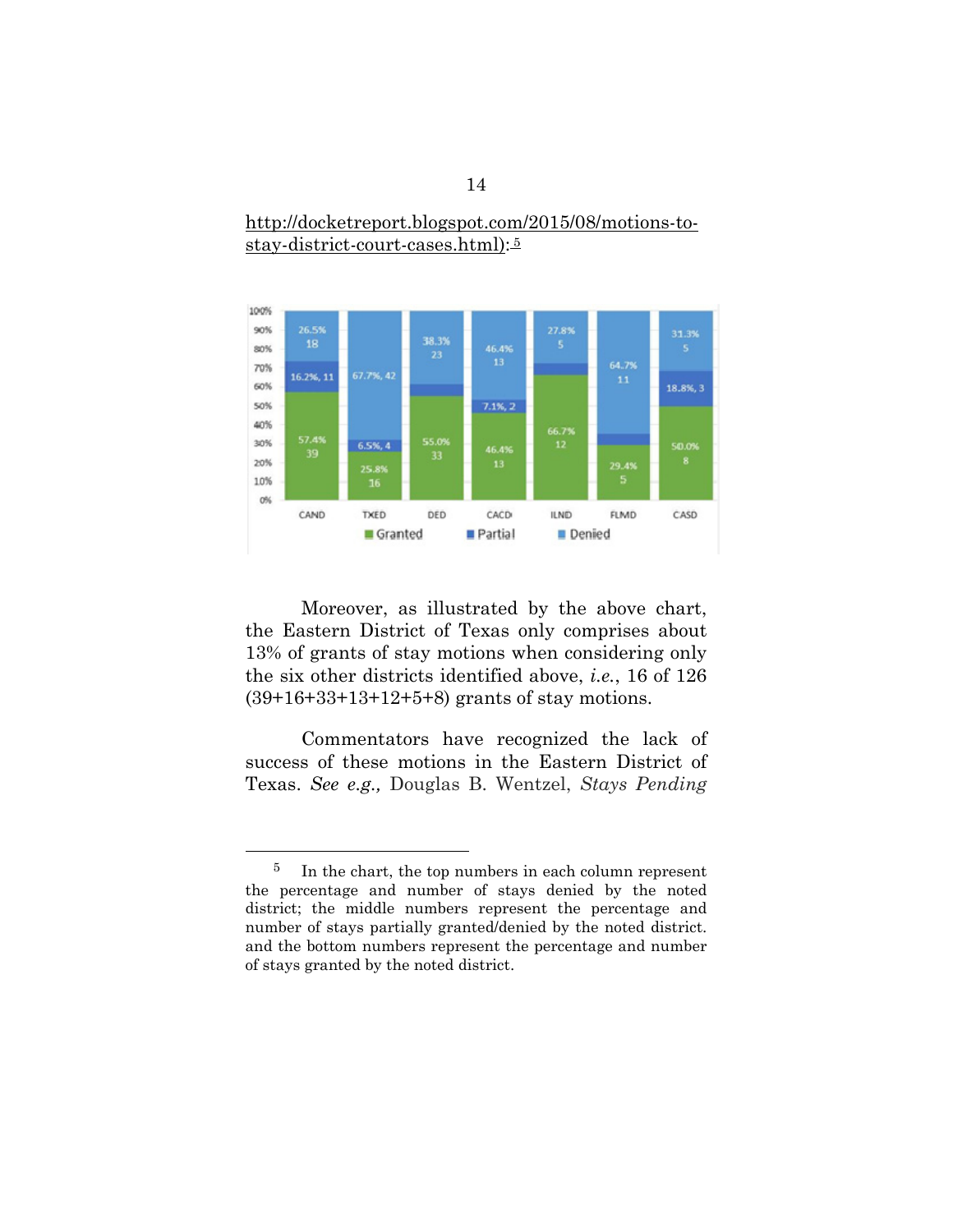*Inter Partes Review: Not In The Eastern District Of Texas*, 98 J. Pat. & Trademark Off. Soc'y 120, (2016):

> This Article comprises an original study of the differential treatment of motions to stay pending IPR in exclusively NPEfiled cases, both nationwide and solely in the Eastern District of Texas. Through August 2015, the Eastern District of Texas had the lowest grant rate of stays pending IPR outcome in the nation. How the Eastern District of Texas decides stays represents a stark difference from stay decisions made in other U.S. district courts. Also, IPRs are now instituted less frequently than in years prior, and this lower grant rate has significantly impacted the likelihood of stays in the Eastern District of Texas.

> A lower stay grant rate in the Eastern District of Texas than in other districts is surprising, given that more than 96% of patent infringement suits in the district are brought by NPEs. Interestingly, district courts nationwide consistently find that NPEs are not prejudiced by a stay of co-pending patent litigation. The present study identifies and analyzes specific reasons for the unique treatment of motions to stay pending IPR in the Eastern District of Texas. This Article also considers how IPR institution impacts stay decisions in the Eastern District of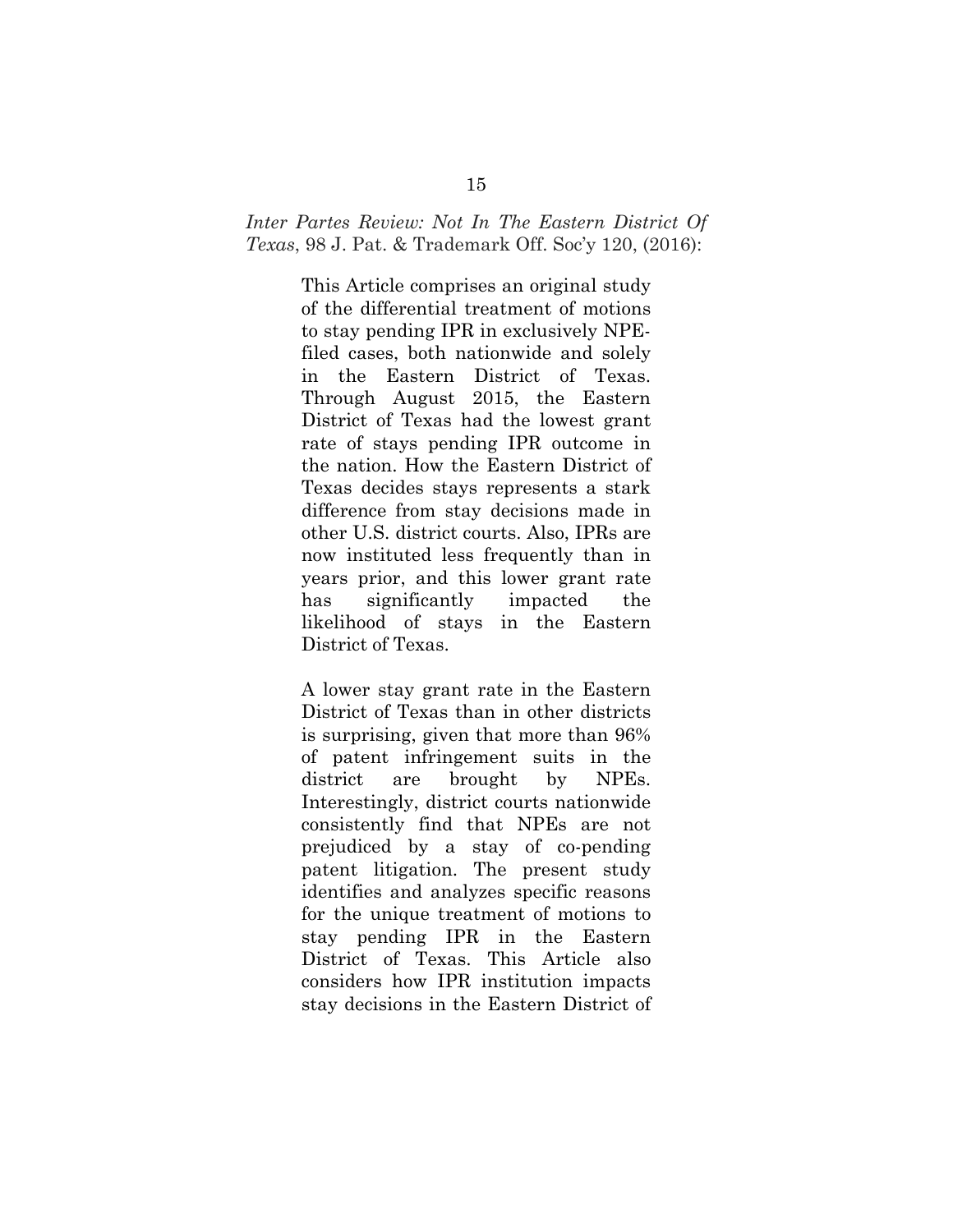Texas. Due to its unique approach to stay analysis, the Eastern District of Texas is the least likely district to grant a stay pending IPR.

The combination of disproportionately high percentage of patent cases filed in the Eastern District of Texas, the disproportionately lower rate of rulings on stays of litigation, and the disproportionately lower rate of stay motions granted in that district, deprives parties from enjoying the benefits of resolving validity issues in the U.S. Patent Office and avoiding unnecessary litigation.

Given the extreme scope of patent venue and jurisdiction, as applied by the Federal Circuit, the stream of commerce theory will continue to be favored by patent owner plaintiffs. Indeed, the surge of Internet sales has given patent owners wide choices in establishing jurisdiction and venue under that theory. Because patent cases typically concern products sold nationwide, the use of the Internet for product sales means products can be purchased from anywhere in the nation and from nationwide websites, such as amazon.com, with shipments to any nook of the country (and Puerto Rico) by delivery services such as FedEx, UPS and USPS. Under the stream of commerce theory, *VE,* and *Beverly,* once the accused infringing product arrives in a district, jurisdiction and venue lie there. This will continue to alarm patent defendants and the fears they have will likely increase until this Court confirms that its *Fourco* and *Stonite Products* decisions have answered the question presented in this case – "Whether 28 U.S.C. § 1400(b) is the sole and exclusive provision governing venue in patent